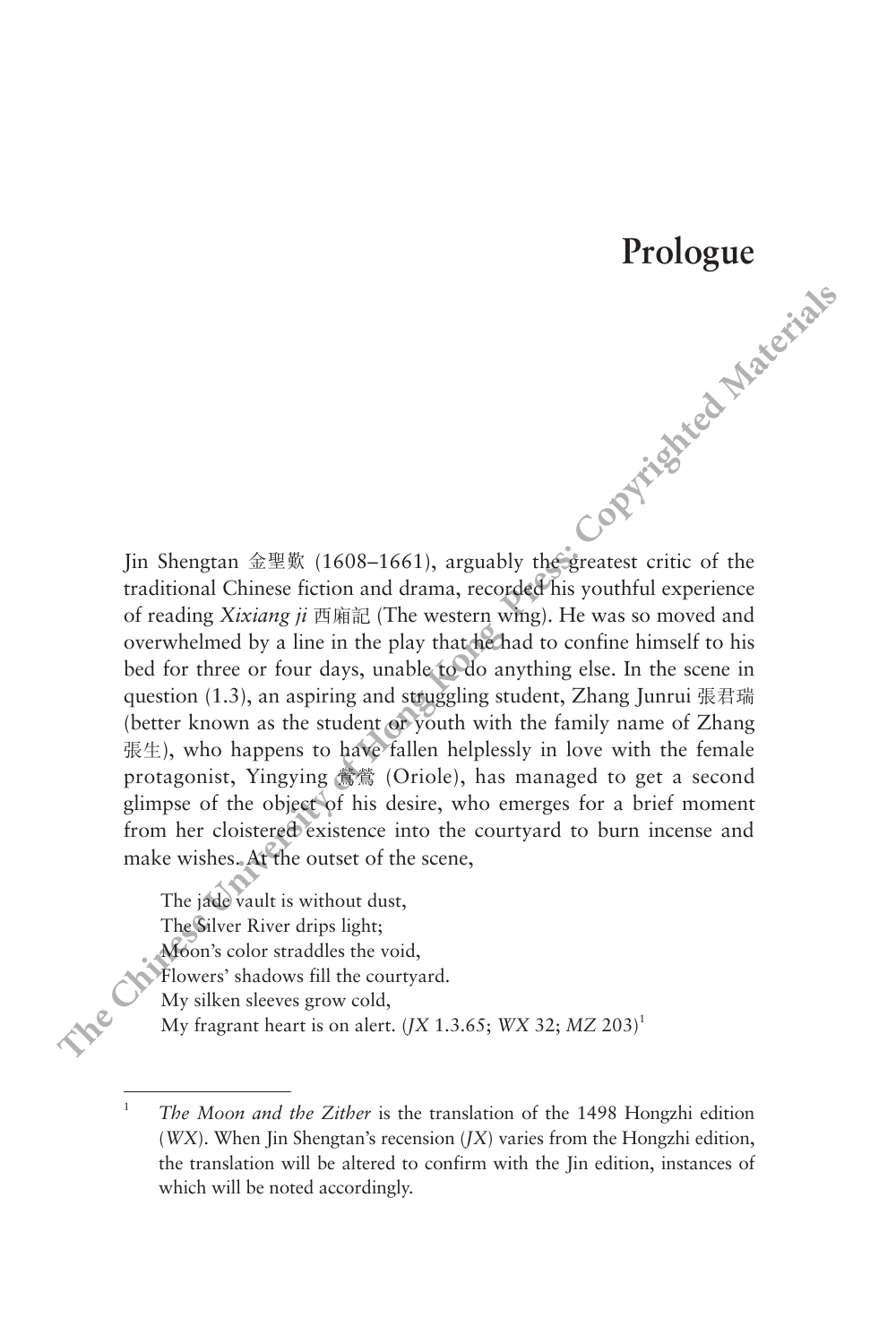## 2 Transmutations of Desire

The setting is significant; it seems that the lens first zooms out, to bring about a cosmic dimension manifested in the firmament, the Silver River (Milky Way), and the moon, and then zooms in, to concentrate on what is here on earth, the shadows of flowers, with all their connotative and evocative power. All this converges on him, his "fragrant heart."2 The entire setting may also hint that desire, or love (*qing* 情; for its connotations, see below), has a cosmic dimension. Zhang, in order to attract Yingying's attention, chants a poem, to which she replies. But she has to leave soon for her own chamber. Zhang, left alone, becomes despondent, with all his expectations and anticipations gone: the contrast could not be more conspicuous and stark. His aria: **EVALUAT SET ANTIFY AND SET AND MATE ANTIFIC THE SIMPLE TO WAT IN the SIMPLE TO must be the content that is here on each the bradows of flowers, with all their connect trainers trainers that**  $\pi^2$ **. The entire setting may** 

Just as I was going back, I stood still in the empty courtyard: Branch tips of bamboo vibrated in the wind, The handle of the Dipper was strung by clouds. (*JX* 1.3.71; *WX* 35; *MZ* 208)

Here, again, the heavenly and earthly images converge, as if to pit human life—and desire—against a cosmic background. Jin Shengtan himself is very sensitive to such juxtapositions (more in Chapter 3). Now,

The bleakness of this night is four-starred [i.e., certain], What can I do if she cares not for me? (*JX* 1.3.71; *WX* 35; *MZ* 208)

The contrast here anticipates what Jin Shengtan conceives to be the end of the play, the tragic outcome of Zhang's love. Indeed, such a contrast, between desire (*qing*) and emptiness, in its various incarnations and manifestations, physical or metaphysical, characterizes many of the works we will discuss in this study.

In Shengtan recorded his experience in these terms:

I still remember the first time I read *Xixiang ii* in my youth [you 幼].<sup>3</sup> When I came across the line, "What can I do if she cares not for me?" [Literally, "She heeds me not; how can I live on?"] I lay down quietly for

<sup>&</sup>lt;sup>2</sup> Cf. the Jin commentary; *JX* 1.3.65–66.<br><sup>3</sup> According to some scholars, less than 15; according to others, less than 19.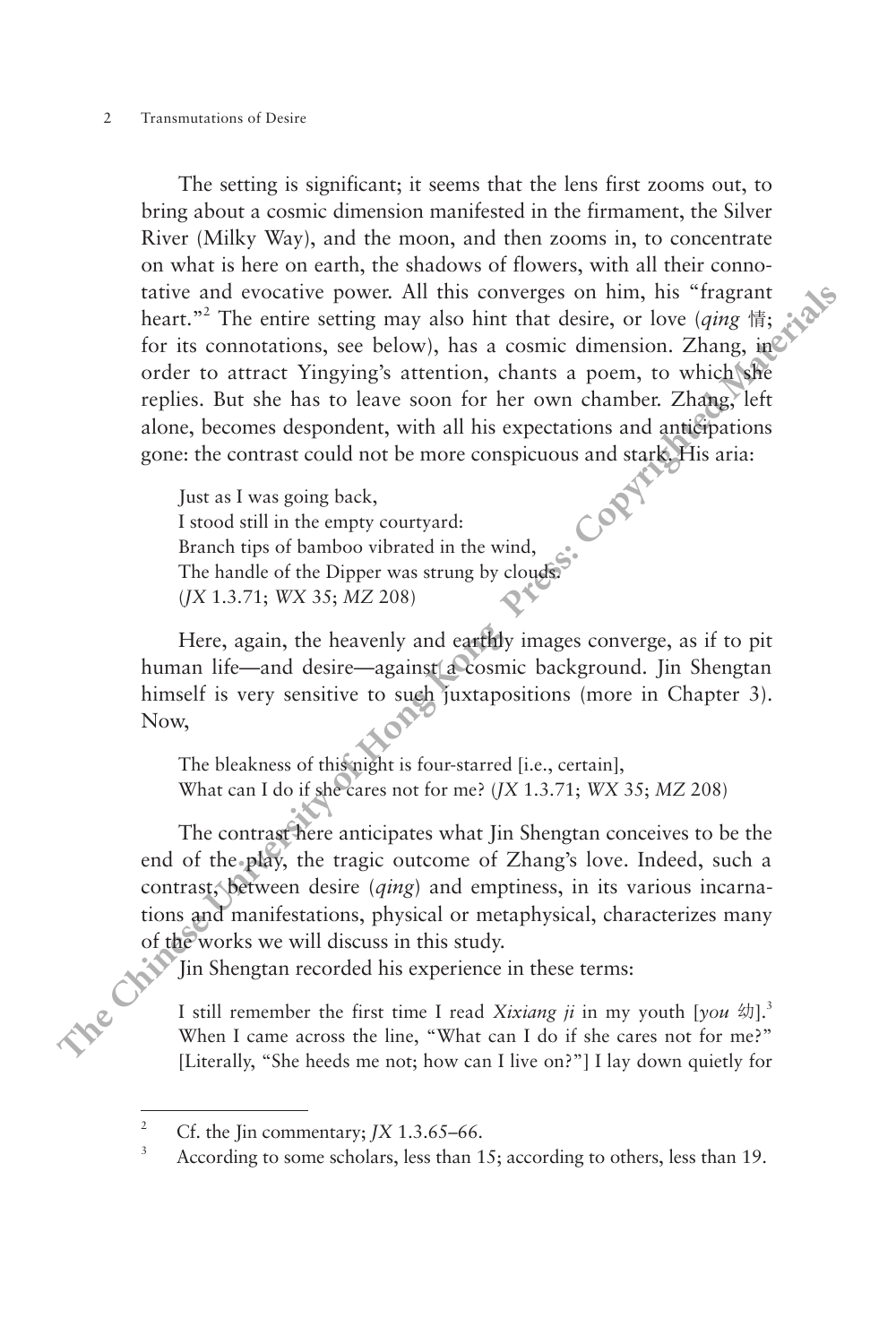three or four days, unable to read further. It is a case in which a human being, alive, dies on account of this, and a dead one, because of this, comes back to life; a case in which an enlightened man is deluded again on account of this, and a deluded man is enlightened through this. I did not know whether I was alive or dead, enlightened or deluded. Anyway, I quietly lay there for three or four days, without drinking, eating, or speaking, like a stone that has sunken to the bottom of the sea, or like a fire that has been extinguished, all because of the power of these seven characters in that line. (*JX* 1.3.71)

This passage is reminiscent of many typical expressions concerning *qing* (love, desire, or, reductively, erotic desire), popular in the late imperial period, and may well serve as a starting point for this study on certain manifestations of *qing* in drama and narrative. We might be able to deduce several motifs or points from this passage. First, *qing* is so powerful, volatile, all-consuming, and fatal that it is able to cause life or death, even to a reader of a text. This has been attested by the stories about men and women, in real life and as well as in fiction, dying of *qing*, even dying of reading literary works about *qing*. Second, it is related to religion, capable of bringing about enlightenment or inducing delusion. Third, it is characterized by a concomitant sense of suffering, or the tragic. This episode naturally leads us to the issue of *qing*, as it is manifested, sometimes oddly, in the Chinese context. **There** is any two solution of this and a deluded man is enlighted throught and a deluded again on account of this and a deluded anni is enlighted of this conduct of this and a deluded anni is englighted of the part of th

One feature of the dramatic and narrative works in late imperial China, like their counterparts in the West, is a preoccupation, even obsession, with human desire (*qing*), culminating in a culture, a faith, or a cult, of *qing*, complete with a unique and complex metaphysics. The Chinese term is extremely complicated, denoting and connoting passion, desire, feeling, attachment, craving, love, and more. *Qing*, in reductive ways, is equivalent to *eros* in all its manifestations (although it may encompass *agape* and *philia*, as well as *eros*). In the discussions I will use the Chinese term throughout and its English equivalents, desire, love, or other synonyms.

\* \* \*

Anthony C. Yu has characterized *Honglou meng* 紅樓夢 (Dream of the red chamber), the monument of the traditional Chinese novel, as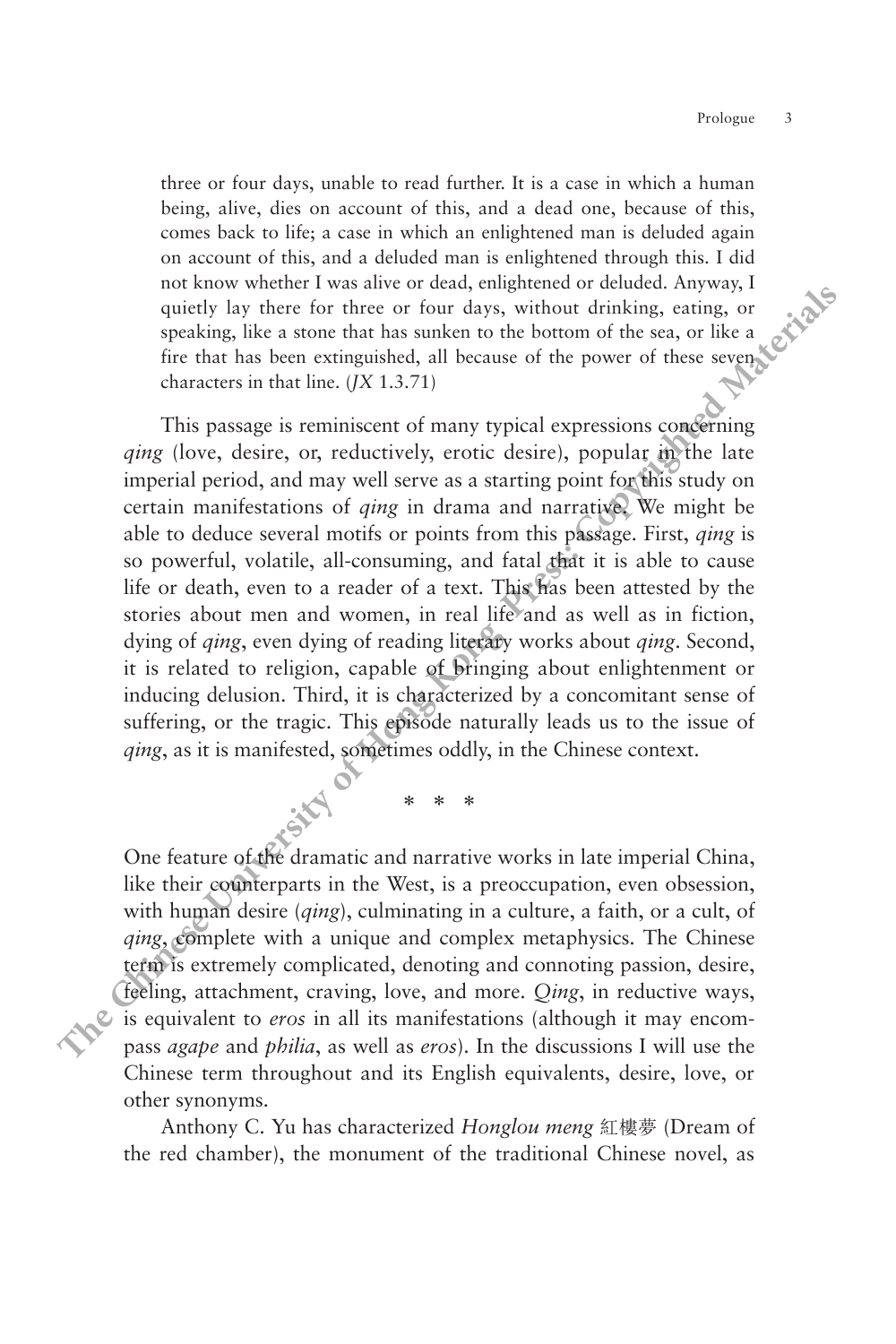well as of a body of literature of that period as *pathocentric*.<sup>4</sup> It seems that writers and dramatists consciously contributed to the discourse about *qing*; in the vocabulary of these masters or their critics (mainly their commentators), a gallery of paragons of *qing* (*qingzhong* 情種) has been created. "Has the world ever seen a woman's love [*qing*] to rival that of Du Liniang?" (*MDT* 1; *PP* ix), so writes Tang Xianzu 湯顯祖 (1550–1616) in the celebrated Preface to his play, *Mudan ting* 牡丹亭 (The peony pavilion). Hong Sheng (1645–1704) characterizes the provenance of his *Changsheng dian* 長生殿 (Palace of lasting life) as "nothing but *qing* (*qing eryi* 情而已)" in the Prologue to his play (*CSD* 1). In *Honglou meng*'s framing story, a character who is responsible for bringing the book to the human realm sees that "its main theme was love [*qing*] (*dazhi tan qing* 大旨談情)" (*HLM* 1.6; *SS* 1:51). According to Martin Huang, "the development of traditional Chinese fiction as a narrative genre was closely related to the changing views of desire in late imperial China": "the obsession with individual desire is an essential quality that defines traditional Chinese fiction as a narrative genre. In fact, the maturing of this genre can best be appreciated in terms of the sophistication with which the phenomenon of desire is explored in many works."<sup>5</sup> Indeed, so pervasive is the obsession with *qing* that many social and metaphysical issues are manifested in the artists' different approaches to it; we can even say that any philosophical school of learning would have to formulate its own concept about it. In the late Ming (1368–1644), roughly starting with the Longqing 隆慶 reign-period (1567–1572), there evolved a metaphysics of *qing*, alongside with a culture, more commonly called a cult, of *qing*. It was with passion, precision, profundity, as well as psychological depth that dramatists and novelists explored full spectrum of *qing*, including its origin, development, and outcome. that White small cartamination conclusive controllation of the use of the states of the constant of the chinese of the constant of the chinese of the chinese of the chinese of the chinese of the chinese of the chinese of

In this study I explore the nature of desire (*qing*) and its literary expressions in China; in particular, I deal with certain characteristics in the obsession with *qing* in late imperial China,<sup>6</sup> namely the late Ming

<sup>4</sup> Yu, *Rereading the Stone, passim*. 5 Martin Huang, *Desire and Fictional Narrative in Late Imperial China*, 3.

<sup>6</sup> It is interesting to look back at the comparisons in this respect by Western scholars. Arthur Waley wrote in *One Hundred and Seventy Chinese Poems*  (1918; rpt. 1945): "To the European poet the relation between man and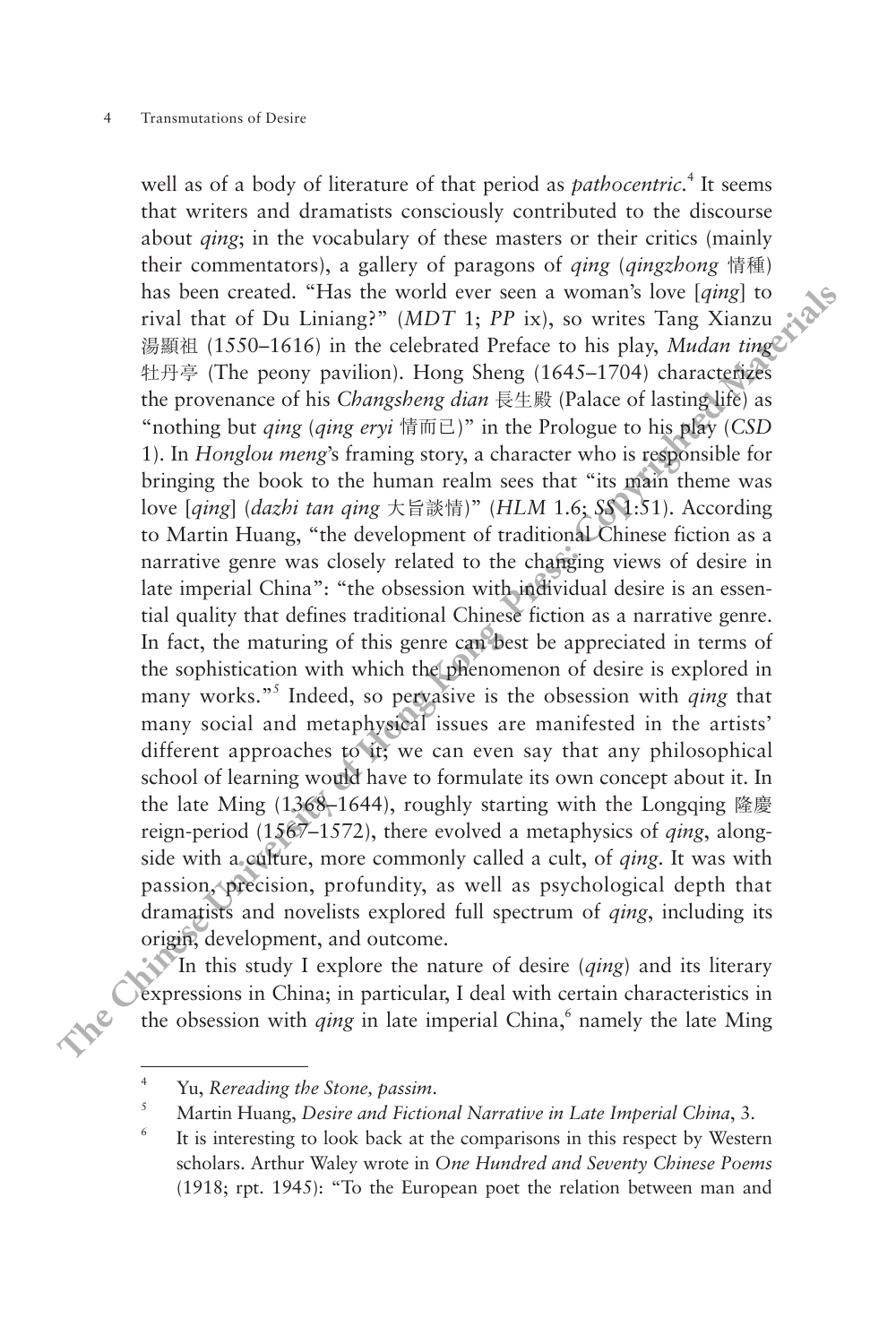through the Qianlong period (1736–1795) of the Qing dynasty (1644– 1911). These characteristics derive from an understanding of the origin, nature, unfolding, and end of *qing*, as developed by the thinkers and artists and manifested in literary works: characteristics that are different from the features in the ascendance of passion from the times of the troubadours to the present in the West.<sup>7</sup>

In China, the discourse about *qing* is rooted in its religions; we may even say that *qing* is intertwined with religious frames of reference by default, so much so that they are in fact inextricable: simply put, desire is a religious issue.<sup>8</sup> In particular, there is an appropriation of Buddhist,

woman is a thing of supreme importance and mystery. To the Chinese, it is something commonplace, obvious—a need of the body, not a satisfaction of the *emotions*. These he reserves entirely for friendship" (4). Denis de Rougemont, in *L'Amour et l'Occident* (1939, revised edition 1956), translated as *Love in the Western World*, wrote, "In the East, and also in the Greece of Plato, human love has usually been regarded as mere pleasure and physical enjoyment. Not only has passion—in the tragic and painful sense of the word—seldom been met with there, but also and especially it has been despised in the eyes of current morals and treated as a sickness or frenzy." In the note to this, he went further, "The Chinese have married young, unions being arranged by the parents, and for them the problem of love does not arise" (71). It seems that we have travelled a long way, in our understanding, from there.<br><sup>7</sup> There are numerous works on this phenomenon. See, among others, Denis **THEP** THE CHIRC CHIRC CHIRC CHIRC CHIRC CHIRC CHIRC CHIRC CHIRC CHIRC CHIRC CHIRC CHIRC CHIRC CHIRC CHIRC CHIRC CHIRC CHIRC CHIRC CHIRC CHIRC CHIRC CHIRC CHIRC CHIRC CHIRC CHIRC CHIRC CHIRC CHIRC CHIRC CHIRC CHIRC CHIRC

de Rougemont, *Love in the Western World*; Lawrence Stone, *The Family, Sex and Marriage in England, 1500–1800*; Irving Singer, *The Nature of Love*; Stephen Kern, *The Culture of Love: Victorians to Moderns*; Robert M. Polhemus, *Erotic Faith: Being in Love from Jane Austen to D. H. Lawrence*; Jean H. Hagstrum, *Sex and Sensibility: Ideal and Erotic Love from Milton to Mozart*; A. O. J. Cockshut, *Man and Woman: A Study of Love and the Novel, 1770–1940*; Nancy Armstrong, *Desire and Domestic Fiction*.

<sup>8</sup> Octavio Paz, in *The Double Flame: Love and Eroticism* (38–39), makes the following comments in his characterization of the ideologies of love in the West and East. "The principal difference," writes he, "is that in the East love was conceived of within a religious tradition; it was not an independent thought but a derivative of some doctrine. In the West, from the beginning, the philosophy of love lay outside official religion and at times was in opposition to it. . . . No such thing is to be found in the Oriental tradition.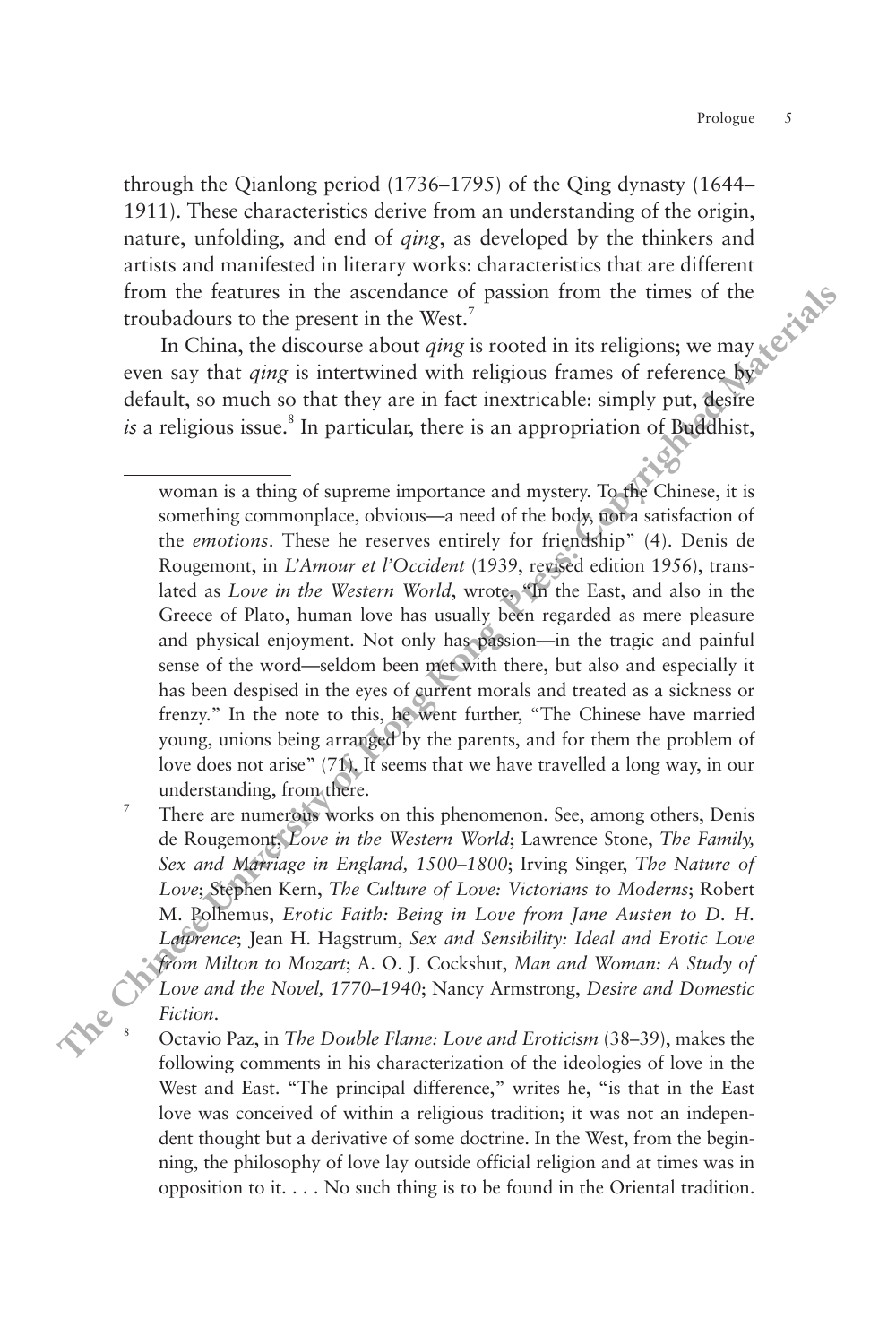as well as Confucian and Daoist, discourses, in terms of both vocabulary and ways of presentation, in the understanding of the origin and nature of *qing*, which also determines its unfolding and outcome in literary works. Paradoxically, at least in form, the vocabulary of two of these religions that prescribe the control of desire and a set of ascetic values, even celibacy of the clergy, is used to explain and legitimate desire. Could we call this a transvaluation of values?

The "transmutations" of desire discussed in this volume are threefold. First, *qing* in religious discourses—Buddhist, Daoist, and Confucian—transmutes itself and finds its way into literary works, providing the latter with a conceptual frame, a set of plot patterns and structures, and a metaphysical dimension; this will be discussed at some length in Chapter 1. Second, the literary works dramatize the tension between desire and religions; in particular, the two extremes are often juxtaposed against each other. One depends on the other to define and express itself, and their tension and reconciliation inform the works under discussion. Writers configure *qing* and religion together, and understand one by its contrast with the other, with the result that both ends of the spectrum are highlighted, intensified, and enhanced. Moreover, they tend to provide religious and metaphysical solutions to emotional, domestic, and social issues. This obsession is fraught with a strong sense of the tragic, which was heightened in the Qing period. Third, it refers to the attempts by traditional critics and commentators to make interpretations that are at least religiously oriented, as in the interpretation of *Xixiang ji* by Jin Shengtan, among others, and the interpretation of *Mudan ting* by Chen Jiru 陳繼儒 (1558–1639), Qian **The three them** and way or presentation, in the understanding or the origin and the control directly which also determines its uniformly on the vocability of two of these religions that prescribe the control of desire and

Cao Xueqin's novel is composed as a counterpoint between two worlds which, although separate, are in communion with each other: the beyond of Buddhism and Taoism, peopled by monks, ascetics, and divinities, and the passions, encounters, and separations of a polygamous aristocratic family in eighteenth-century China. Religious metaphysics and psychological realism." Granted that Paz is not a specialist on Chinese literature, and his characterization of the Western tradition might be open to question, but he does intuit into a very important aspect in the understanding of the tradition of love in Chinese literature. Indeed, it seems that in the Chinese context, the period when love flourished most coincides with the period when religions were at their most active. See also Paolo Santangelo, "Zhongguo yu Ouzhou 'aiqing' gainianhua de zongjiao yingxiang."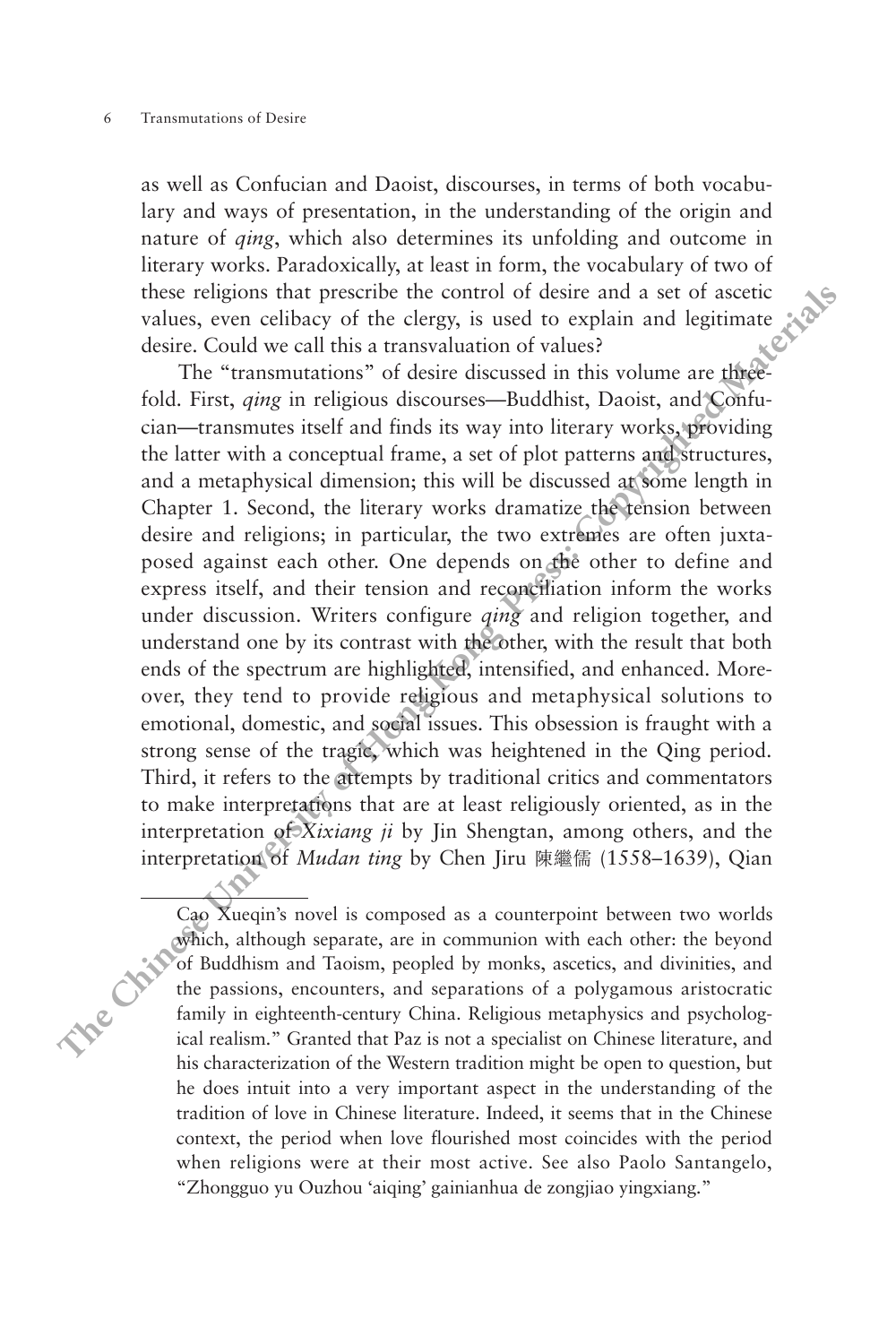Qianyi 錢謙益 (1582–1664), Huang Zongxi 黃宗羲 (1610–1695), and, in a more deliberate, self-conscious, extensive, and sustained manner, Wu Zhensheng 吳震生 (1695–1769) and his wife, Cheng Qiong 程瓊 (dates unknown).

\* \* \*

In his classic study, *The Family, Sex and Marriage in England, 1500– 1800*, Lawrence Stone comments on the relationship between the increasing cases of marriage for love, starting in the early  $17<sup>th</sup>$  century, and the popularity of novels. "According to the contemporaries, the growth of marriage for love in the eighteenth century was caused by the growing consumption of novels. Always a stock-in-trade of the theatre, romantic love was the principal theme of the novel, whose astonishing rise to popularity was so marked a feature of the age." He points out further, "romantic love and the romantic novel grew together after 1780, and the problem of cause and effect is one that is impossible to solve."<sup>9</sup> The same phenomenon is also observable in the history of China, roughly since the  $17<sup>th</sup>$  century, that is, to use Stone's term, an "affective individualism" was being developed in China, on its own impetus, from the late Ming through the Qing to the modern era of the 20<sup>th</sup> century. Indeed, a "culture of love," or an "erotic faith,"<sup>10</sup> also developed in China in roughly the same time period. The movement had its ebbs and flows, but it had managed to surface and resurface, until, in the age heralded by the May Fourth Movement (1919), it securely established itself as the model of modern life.<sup>11</sup> **The animation of the content of the conduct servers were determined mattering**  $\Re_k \mathcal{L}$  **(1695–1769) and his wife, Cheng Qiong**  $\mathcal{L}$  **(dates unknown).<br>**  $*$  $*$  $*$  $*$ **<br>
In his classic study,** *The Family, Sex and Marri* 

<sup>9</sup> Lawrence Stone, *The Family, Sex and Marriage*, 283–284.

<sup>10</sup> See Stephen Kern, *The Culture of Love: Victorians to Moderns*; Robert M. Polhemus, *Erotic Faith: Being in Love from Jane Austen to D. H. Lawrence*.

Zhou Zuoren 周作人 (1885-1967) made the assumption that the practices of modern literature, prescribed and espoused by Hu Shi 胡適 (1891–1962), coincide with those of the late-Ming Gong'an 公安 and Jingling 竟陵 schools; Zhou has stressed the similarities between the modern movement and the characteristics of the late-Ming literary practices. This, I believe, certainly applies to conceptions of desire and love. See Zhou, *Zhongguo xin wenxue de yuanliu*, 23; see also 28.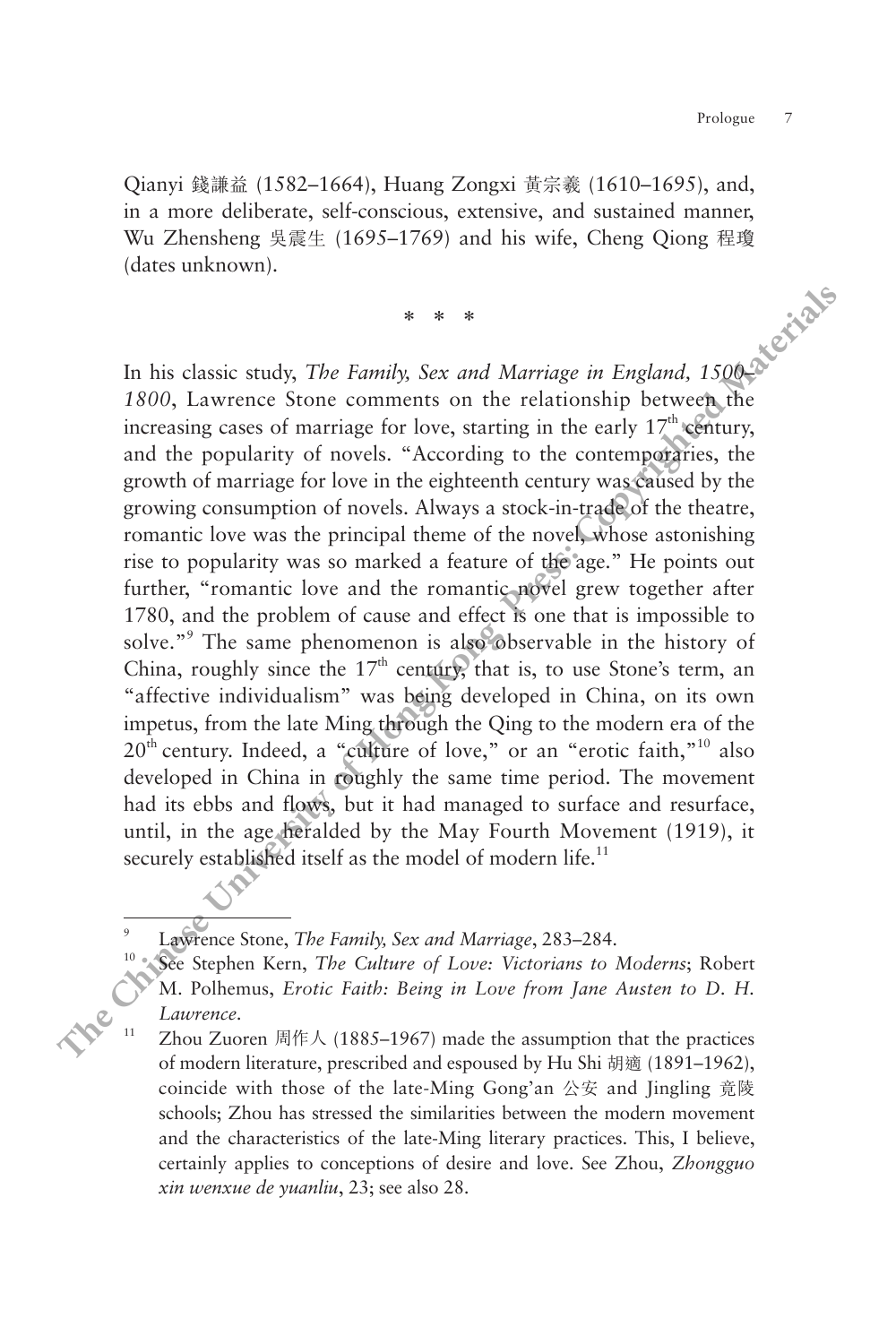Kang-i Sun Chang makes this remark about the cult of *qing* as manifested in the late Ming: "the blossoming of the cult [. . .] took place largely through readers' imitation of the role types created in contemporary fiction and drama, role types that focused on the idea of love and encouraged a cultural reevaluation of human feelings."12 Indeed, it was a common practice for women readers to keep a copy of *Mudan ting* in their sewing or embroidering work box, and it played a central role in their affective initiation and emotional education. Literature also reflects this phenomenon. For instance, one way Du Liniang 杜麗娘 is initiated into the erotic world is the literary works she has read. In turn, she has inspired other characters in drama and fiction: Lin Daiyu 林黛玉, among others, is so moved by Du's arias that she could hardly contain herself, finding herself to be on the verge of collapse. Furthermore, the authors of the works under discussion wrote while having the earlier masterpieces in mind, deliberately responding to them, whereby to define their own stances and enhance, fine-tune, and refine their arguments—for instance, *Mudan ting* responded to *Xixiang ji*, while the author of *Changsheng dian* was personally an acute critic of *Mudan ting*. Jiang Shiquan 蔣士銓 (1725–1784) responded to Tang Xianzu, and Cao Xueqin 曹雪芹 (1715/1724– 1763/1764) deliberately echoed and built on the earlier masters. The metaphysics of desire was accomplished in the endeavors which could be described as "intertextual." But here texts are definitely much more than mere texts, which could be so powerful as to be fatal. manneses in the atm same pressign of the case of the control of the control of the control of the control of the control of the control of the control of the control of the control of the control of the control of the con

After a study of the philosophical and religious trends that foreground the metaphysics of desire, the culture or cult of desire, or the erotic faith, which constitutes Chapter 1, I discuss the following dramatic texts, *Xixiang ji*, *Mudan ting*, *Changsheng dian*, *Taohua shan*  桃花扇 (Peach blossom fan), the works of Xu Xi 徐爔 (1732-1807)<sup>13</sup> and Jiang Shiquan, and the novel *Honglou meng*. For most of these works, I concentrate on the primary text as well as the commentary traditions that grow from, and revolve around, them. There are many other works of romantic love in many genres, including the *caizi jiaren* 才子佳人 novellas with their focus on the courtship between a young

<sup>12</sup> Chang, *The Late-Ming Poet Ch'en Tzu-lung*, 11.

<sup>13</sup> Xu Xi's dates are determined by Du Guiping, "Qingdai xiqujia Xu Xi shengping shiji ji zaju banben kaoshu."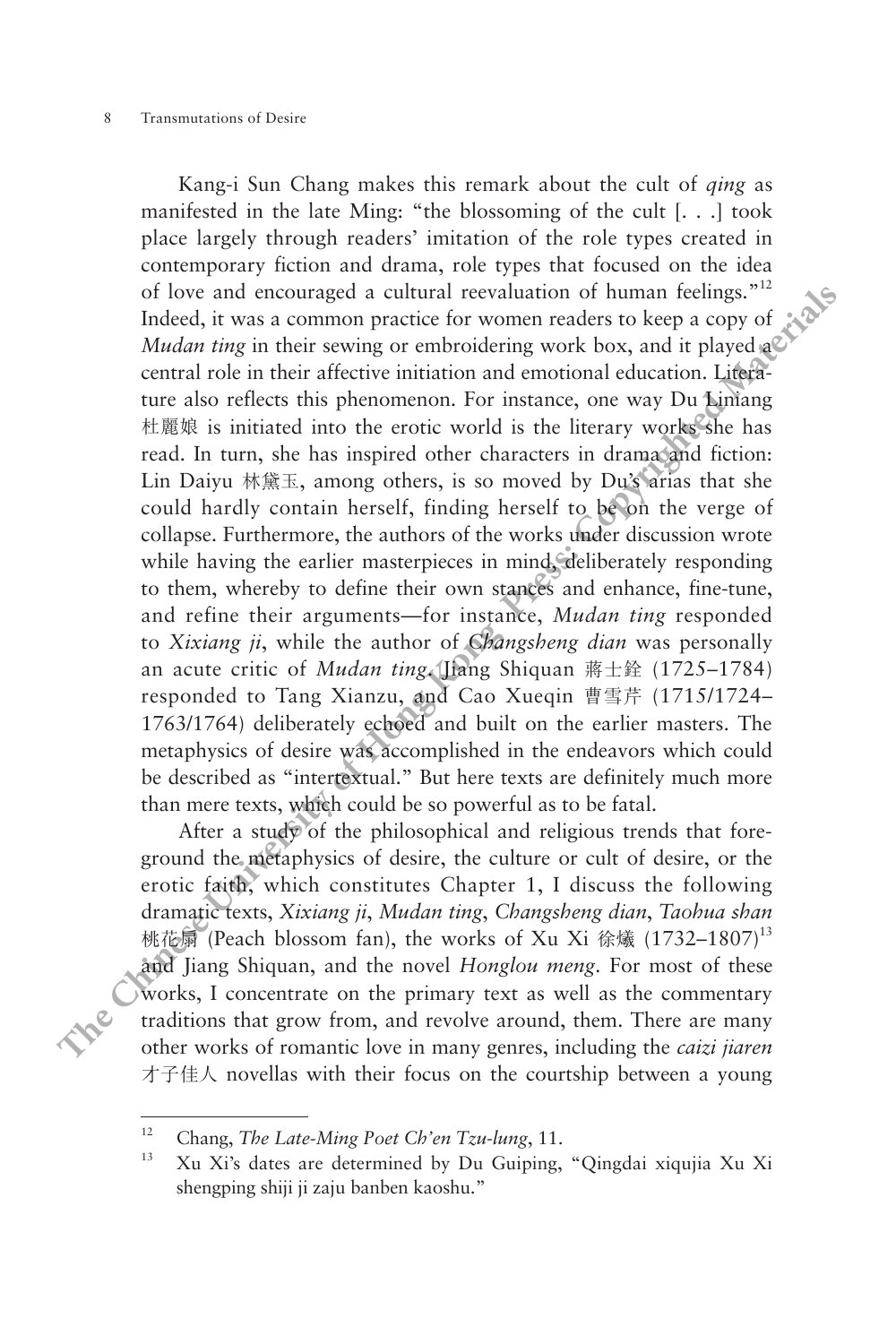scholar and a woman or several women of tremendous beauty, $14$  as well as the much more graphic erotic novel (*yanqing xiaoshuo* 豔情小說).15 Owing to the fact that characters and plots of the two genres are relatively more conventional, stereotypical, and predictable, whose impact can be measured in sociological, rather than literary, terms, I will not elaborate on them. But the fact speaks volumes: the philandering of the protagonists is often juxtaposed against the final renunciation scene,  $\mathbb{R}^{\mathbb{C}}$ Buddhist or Daoist, although, as Martin Huang has discussed, "the persuasiveness of the moral is seriously undermined by the apparent contradictions between the often perfunctory didactic ending and the lengthy, titillating, and graphic descriptions that precede it."<sup>16</sup> It seems that the conflicts, for many authors, can only be resolved religiously.

In the West, love occupies the center stage in the modern age, whether in art, intellectual life, or the economic life; whether in highbrow or lowbrow culture. In Beryl Schlossman's formulation, "Love is at the center of modern literature, and the texts of modernism locate its cultural contexts all over the map: on the street, in the movie theater, in religious devotion, in social history, in theology, and in popular entertainment."<sup>17</sup> There was a process of evolution that led to such an outcome. We may observe a similar development in China, on its own impetus, which has resulted in this characteristic of modernity—this feature of modern life has been securely and unambiguously established, not the least abetted by the thriving of literature about *qing*, whether in traditional or modern forms. Perhaps in this facet of modernity China's transformation was achieved without the many characteristic social upheavals that accompanied the revolutions in other areas, **EXERENT INTERENT (THEORY CONDUGATION TRIGGERS) THEORY (NOTE THEORY (NOTE THEORY (NOTE THEORY CONDUGATION) are presented can be measured in sociological, rather than literary, terms, I will not clabrate on them. But the f** 

<sup>14</sup> See, among others, Su Jianxin, *Zhongguo caizi jiaren xiaoshuo yanbian shi*; Wang, *Ming Erotic Novellas.* 15 Mingdai xiaoshuo shi, 306–311; Zhang Jun, See, among others, Qi Yukun, *Mingdai xiaoshuo shi*, 306–311; Zhang Jun,

*Qingdai xiaoshuo shi*, 166–171; Martin Huang, *Desire and Fictional Narrative in Late Imperial China*; Chi Xiao, *The Chinese Garden as Lyric Enclave*, 205–212. For a categorization of these novels, see Zhang Jun, 168–169. 16 Martin Huang, *Desire and Fictional Narrative in Late Imperial China*, 64.

<sup>17</sup> Beryl Schlossman, *Objects of Desire: The Madonnas of Modernism*, 1.